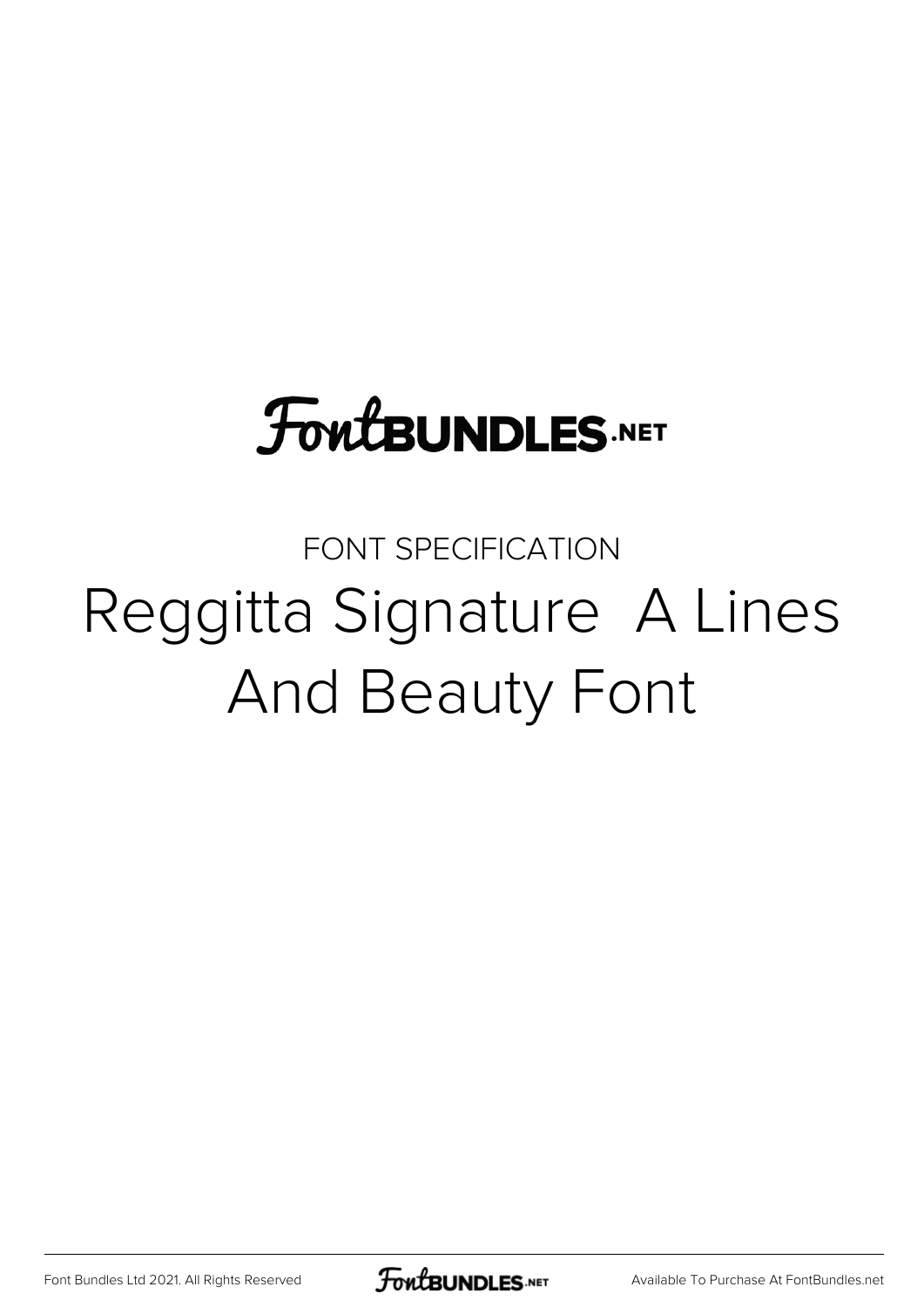## Reggitta Signature - Regular

**Uppercase Characters** 

ABCOSSZAHIJKEMNOPQR  $8t$ UVUUX42

Lowercase Characters

abcdeRghijkBmnopqvstuvwxyz

**Numbers** 

0123456789

Punctuation and Symbols



All Other Glyphs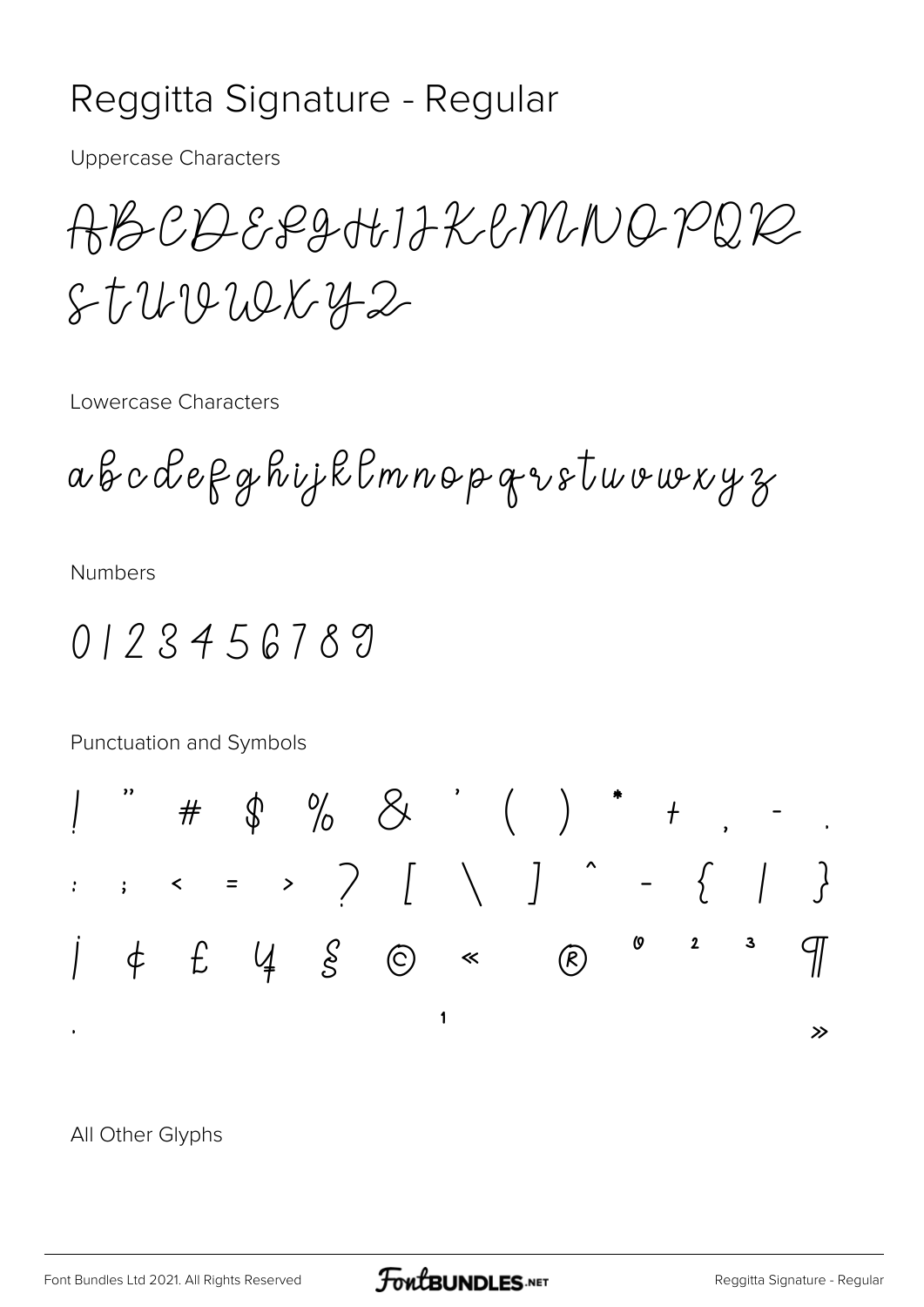